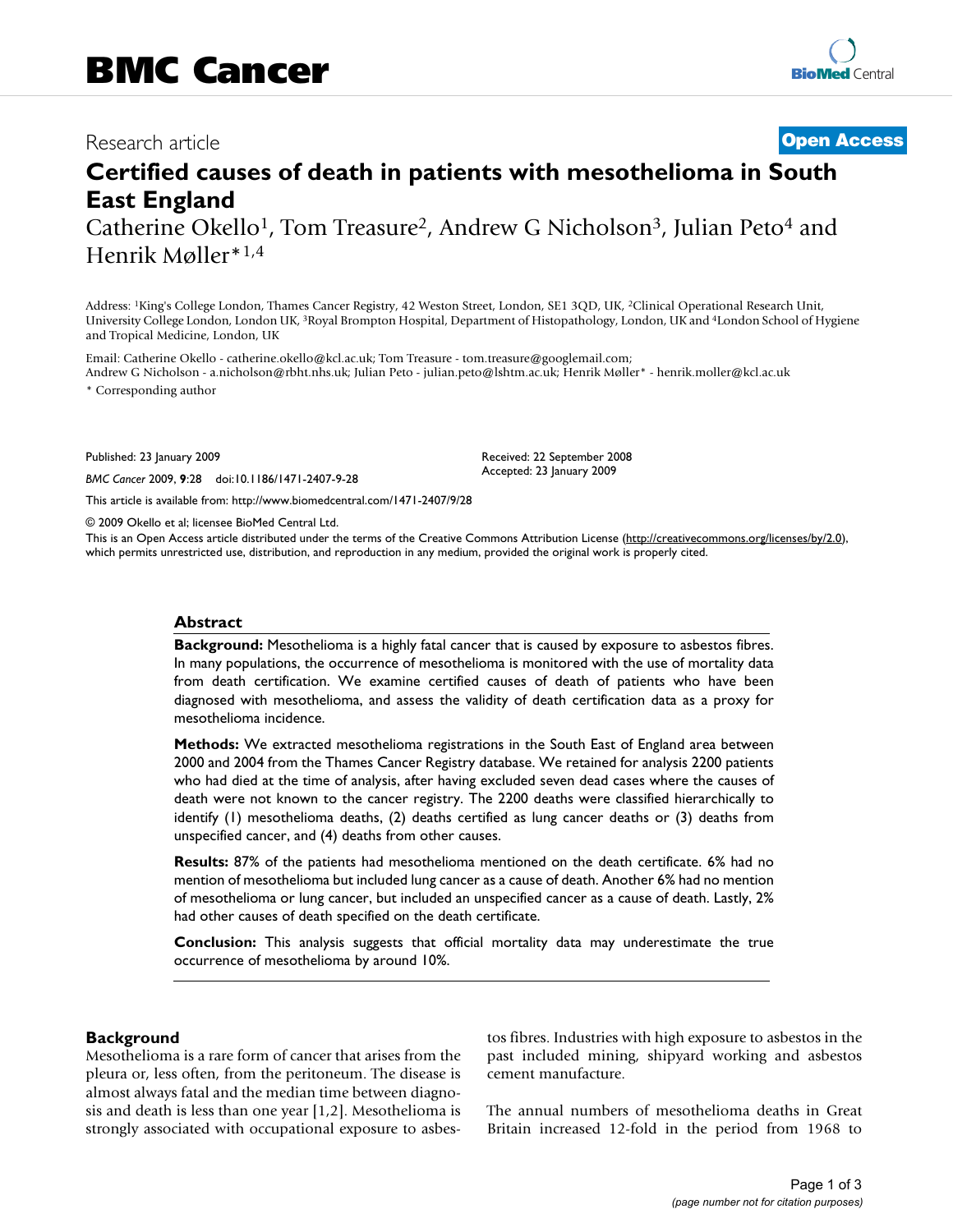2001[3] and an epidemiological model that incorporated the historical use of asbestos suggested that the annual numbers of deaths will continue to rise to a peak at around 1950–2400 deaths per year in 2011–2015.

The aim of this analysis was to examine the certified causes of death of patients diagnosed with mesothelioma, and assess the validity of mortality data as a proxy for data on mesothelioma incidence.

#### **Methods**

Initially, we extracted the numbers of mesothelioma cancer registrations and mesothelioma deaths nationally for 2004 from the Cancer Information System (CIS), which provides cancer registration and cancer mortality data from the whole of England.

Thereafter, we extracted cancer registrations of patients diagnosed with mesothelioma in the South East of England area between 2000 and 2004 from the Thames Cancer Registry database. Patients who had cause of death specified on the death certificate were identified and used for the analysis.

The deaths were classified hierarchically as follows: Firstly, we identified death certificates that mentioned mesothelioma as one of the causes of death. Secondly, among the remaining death certificates, we identified those that mentioned lung cancer as a cause of death. Third, among the now remaining death certificates, we identified those that mentioned an unspecified cancer as a cause of death. Last, there remained a group of death certificates that included no mention of mesothelioma, lung cancer or unspecified cancer.

### **Results**

In 2004 there were 1847 cases of mesothelioma and 1629 deaths from mesothelioma in the whole of England. These numbers, which are based on nationwide cancer registration and official mortality statistics, respectively, suggest crudely that around 88% of mesothelioma cases die from the disease. An analysis of one area of England was therefore set up to explore this in more detail using individually linked information on mesothelioma incidence and the causes of death in these patients.

There were 2433 patients diagnosed with mesothelioma in South East England in the period 2000–2004. 1985 of the patients were males and 448 were females. 2207 of these patients had died at the time of analysis. Out of these, 2200 of the patients had their causes of death certified and these were identified and retained for analysis. The remaining seven patients for whom we did not have the causes of death were excluded from further analysis.

Table 1 shows that 87% of the mesothelioma patients had mesothelioma mentioned on the death certificate. 6% had no mention of mesothelioma but included lung cancer as a cause of death. Another 6% had no mention of mesothelioma or lung cancer, but included an unspecified cancer as a cause of death. Lastly, 2% had other causes of death specified on the death certificate.

The proportion of death certificates that mentioned mesothelioma was dependent on age at diagnosis. It was 90% in the age-group up to 69 years, 86% in the 70–79 years age-group, and 78% in patients 80 years and older. Correspondingly, the apparent misclassification as lung cancer deaths (6% overall) and as unspecified cancer deaths (6% overall) were highest in the 80+ years age-group at 11% and 7%, respectively.

#### **Discussion**

Overall, most patients diagnosed with mesothelioma had mesothelioma recorded on the death certificate. However, about 12% of mesothelioma patients were certified as dying from lung cancer or from an unspecified cancer and this proportion increased with age.

**Table 1: Analysis of certified causes of death in 2200 mesothelioma patients who had died.**

| Causes of death extracted from ICD version 10 coded causes of death in the death certificate record | N    | %              |
|-----------------------------------------------------------------------------------------------------|------|----------------|
|                                                                                                     |      |                |
| Death certificate mentioned mesothelioma.                                                           | 1905 | 87             |
| No mention of mesothelioma. Death certificate mentioned lung cancer.                                | 128  | 6              |
| No mention of mesothelioma or lung cancer. Death certificate mentioned an unspecified cancer.       | 123  | 6              |
| All other                                                                                           | 44   | $\overline{2}$ |
| Total                                                                                               | 2200 | 100            |